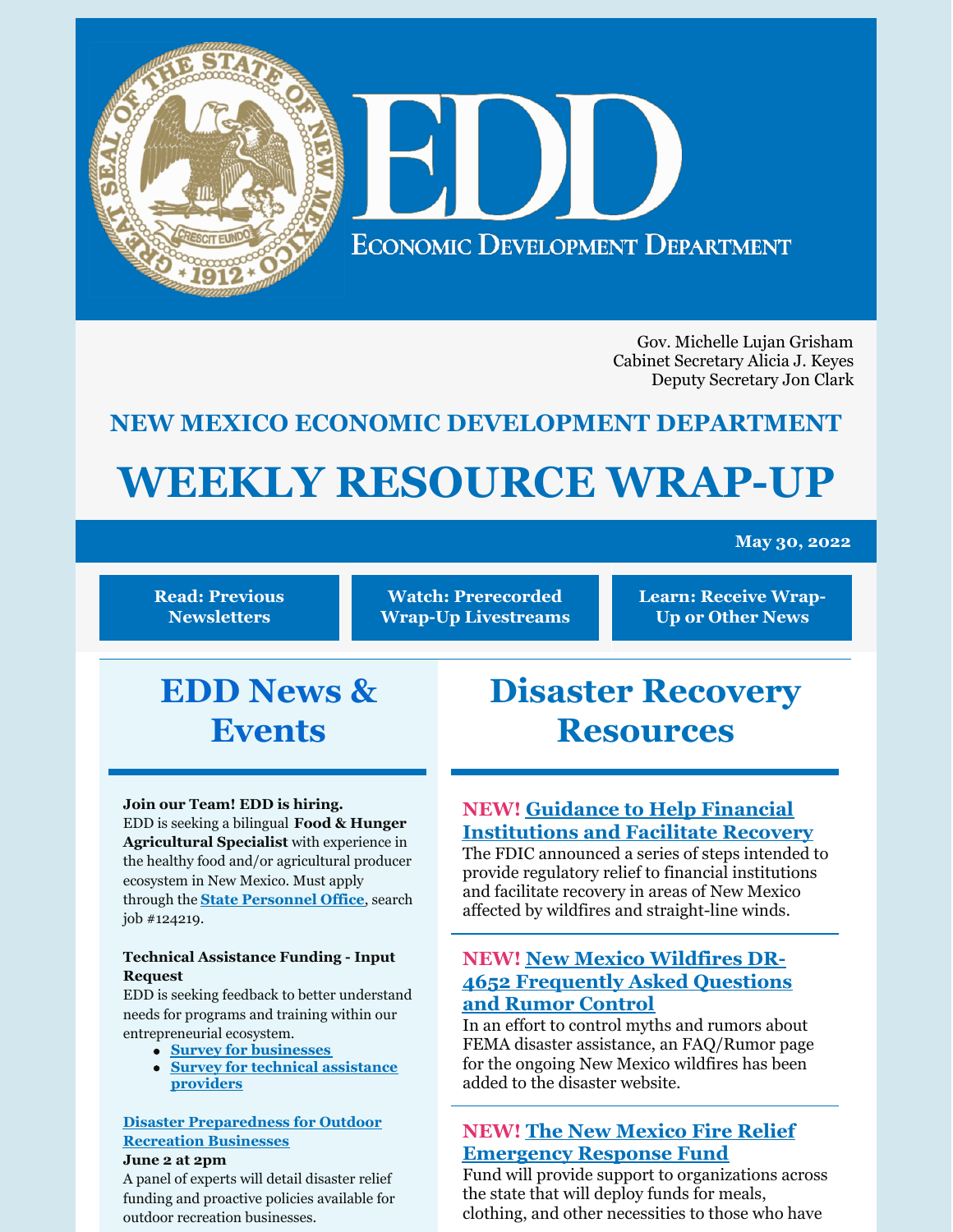#### **Is Business Incubation Right For Your [Community?](https://register.gotowebinar.com/register/2425585746158013965)**

#### **June 7 at 9 am**

Everything you always wanted to know about building a business incubator in New Mexico.

#### **2022 [Outdoor](https://www.nmoutside.com/outdoor-recreation-events) Equity Fund Q&A**

**June 16 at 4pm** Review the 2022 program guide and application.

*This week's livestream will be on Tuesday at noon due to the holiday on Monday. Join us for a short recap of the Weekly Wrap-Up on [Facebook](https://www.facebook.com/NewMexicoEconomicDevelopment/) and [YouTube](https://www.youtube.com/channel/UCEVKlfuuLNl4R0VH6GsxZRQ). You can also catch up on pre-recorded livestreams [here](https://youtube.com/playlist?list=PLGKR-UpukkDLaIt7LYfG78X31Y3qDftkz).*

# **Articles/Links**

#### **Inside New Mexico's Thriving Innovation [Community](https://innotechtoday.com/inside-new-mexicos-thriving-innovation-community/)**

**Your Ultimate Guide to Solar Panel Pricing and [Incentives](https://www.forbes.com/home-improvement/solar/solar-panel-pricing-incentives-new-mexico/) In New Mexico**

**Better weather [conditions](https://www.msn.com/en-us/weather/topstories/better-weather-conditions-aid-crews-working-new-mexico-fires/ar-AAXz337?ocid=BingNewsSearch) aid crews working New Mexico fires**

**Treasury Letter to State, Local, and [Territorial](https://home.treasury.gov/system/files/136/Deputy_Secretary_Adeyemo_Letter_SLFRF_Recipients_2022_5_16.pdf) Leaders Addresses Use of SLFRF**

**Data Deep Dive: A Decline of Women in the [Workforce](https://www.uschamber.com/workforce/data-deep-dive-a-decline-of-women-in-the-workforce)**

# **Fire Resources**

- NM Department of Homeland Security & Emergency [Management](https://www.nmdhsem.org/2022-wildfires/)
- [FEMA](http://www.disasterassistance.gov/)
- Fact Sheet for [Businesses](https://disasterloanassistance.sba.gov/ela/s/article/Fact-Sheet-for-Businesses-of-All-Sizes) of All Sizes
- New Mexico state fire info [Homeland](https://www.facebook.com/NewMexicoDHSEM) Security
- Daily Fire [Briefings](https://www.facebook.com/CalfCanyonHermitsPeak/) for Calf Canyon and Hermit's Peak fire at 6pm
- [Updated](https://edac.maps.arcgis.com/apps/webappviewer/index.html?id=4cabea6542b34d029d401628690be8c3) fire map

# **Business Resources**

# **NEW! Advanced Energy [Manufacturing](https://www.energy.gov/eere/articles/us-department-energy-offers-targeted-technical-assistance-manufacturers-former-coal) and Recycling Grant Program**

This program will help small- to medium-sized manufacturers employ carbon-reduction retrofits, convert their facilities, or build new facilities to produce or recycle advanced energy technologies.

# **This Week's Highlight:**

**Is Business Incubation Right for Your Community? Tue, Jun 7, 2022 from 9-10 a.m.**

short- and long-term recovery needs. This link is a call for donations.

# **[Serving](https://www.surveymonkey.com/r/servNMApp) New Mexico Fund**

Financial assistance to restaurant and hospitality workers facing an unanticipated hardship. This application is for a financial grant to help employees pay bills during the COVID-19 crisis.

# **SBA District Office weekly updates for business owners [impacted](https://www.sba.gov/offices/district/nm/albuquerque?utm_medium=email&utm_source=govdelivery) by the wildfires**

Updates offered every Thursday at 11 am until further notice. Open to the public and intended for New Mexicans affected by the wildfires/ winds, government agencies who can assist with disseminating information to the public, and affected [businesses,](https://teams.microsoft.com/dl/launcher/launcher.html?url=%2F_%23%2Fl%2Fmeetup-join%2F19%3Ameeting_MTFkM2IyZDUtY2U0NC00ODdlLWE1ZjMtODdhNjVhYzVlNjZh%40thread.v2%2F0%3Fcontext%3D%257B%2522Tid%2522%253A%25223c89fd8a-7f68-4667-aa15-41ebf2208961%2522%252C%2522Oid%2522%253A%252203294e47-5844-411f-b8d1-822d7fb3f79d%2522%257D%26utm_medium%3Demail%26utm_source%3Dgovdelivery%26anon%3Dtrue&type=meetup-join&deeplinkId=8b5a8290-313b-4d3d-8084-79baa4010d9e&directDl=true&msLaunch=true&enableMobilePage=false&suppressPrompt=true) nonprofits, etc. **Click here to join the webinar.**

### **USDA Disaster [Assistance](https://www.fsa.usda.gov/state-offices/New-Mexico/news-releases/2022/usda-offers-disaster-assistance-to-new-mexico-farmers-and-livestock-producers-impacted-by-wildfires-and-drought-?utm_medium=email&utm_source=govdelivery) for Farmers and Livestock Producers Impacted by Wildfires and Drought**

USDA has technical and financial assistance available to help New Mexico farmers and livestock producers recover from recent wildfires and ongoing drought. Producers impacted by these events should contact their local USDA Service Center to report losses and learn more about program options available to assist in their recovery from crop, land, infrastructure, and livestock losses and damages.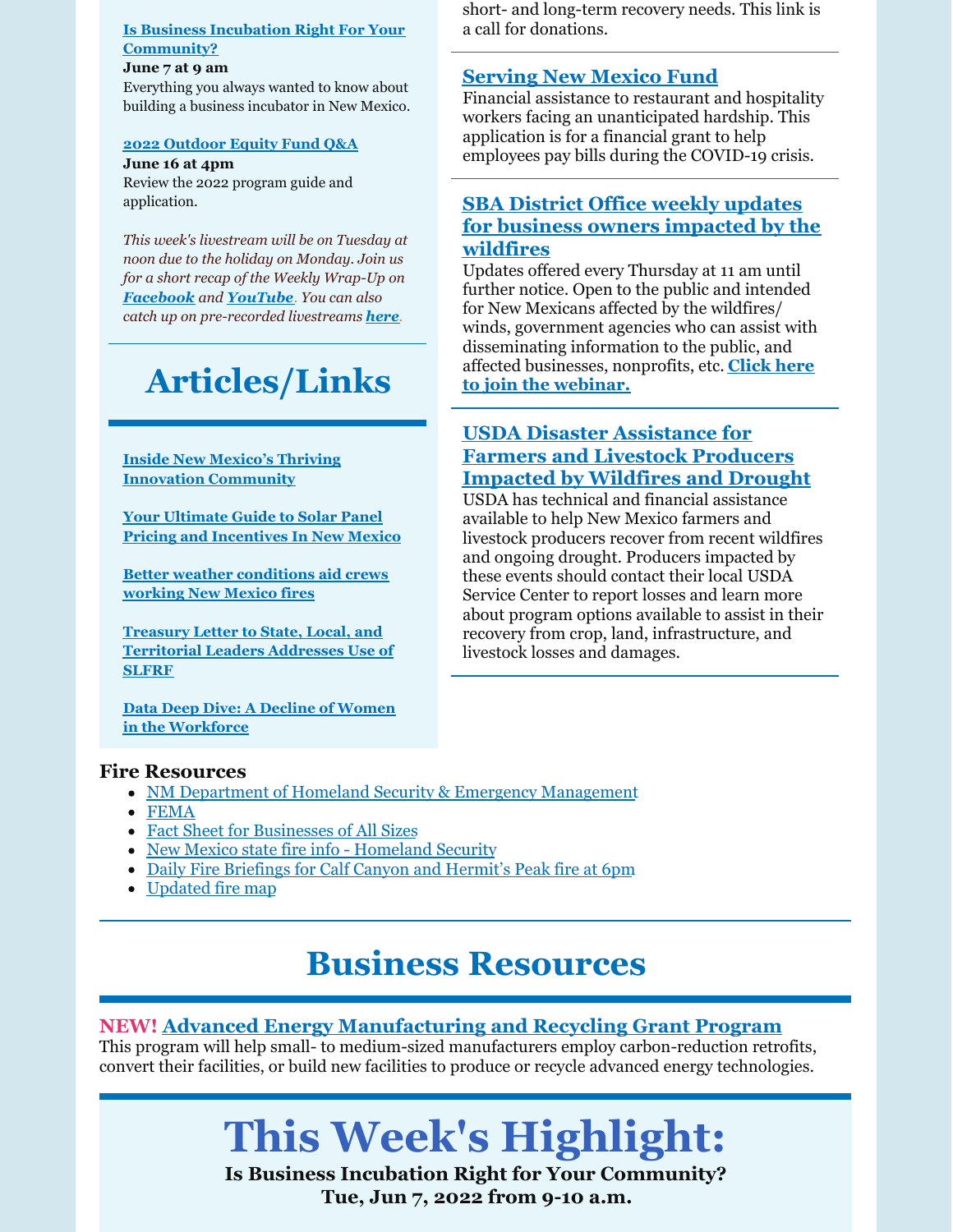Everything you always wanted to know about building a business incubator in New Mexico.

#### **Topics covered include:**

- What is business incubation
- Determining demand for a facility
- Targeting a specific industry
- Paying for the facility and services
- Incubating a target industry
- Ensuring equitable access to programs and services

#### **Speakers will include:**

- Marie Longserre, Santa Fe Business Incubator
- Agnes Noonan, WESST
- Josue Olivares, South Valley Economic Development Center
- Dana Catron & Kathy Hansen, Arrowhead Center
- Shani Harvie, EDD's JEDI (Justice, Equity, Diversity, and Inclusion) Coordinator

#### **[Register](https://register.gotowebinar.com/register/2425585746158013965) now.**

# **Community Resources**

# **NEW! Bipartisan [Infrastructure](https://www.whitehouse.gov/wp-content/uploads/2022/05/Infrastructure-Technical-Assistance-Guide_FINAL2.pdf) Law Technical Assistance Guide**

This guide provides a list of over 65 technical assistance resources and programs across the federal government to help communities deliver infrastructure projects. The White House posted its Infrastructure School Webinar series on its **[YouTube](https://www.youtube.com/c/WhiteHouse) Channel**. An introductory video on using the BIL Guidebook can be found **[here](https://youtu.be/b8qdnj1O94A)**.

#### **NEW! Clean School Bus [Rebates](https://www.epa.gov/cleanschoolbus/school-bus-rebates-clean-school-bus-program)**

EPA is offering \$500 million in rebates for zero- and low-emission school bus replacements. **Deadline: Aug 19.**

# **NEW! Access to Capital: [Innovative](https://www.grants.gov/web/grants/view-opportunity.html?oppId=340105) Finance**

Projects can utilize technical assistance models, pilot innovative solutions, leverage technology, advance research and data, or provide education to non-traditional lenders. They seek market solutions to the barriers of access to capital that acknowledge lack of traditional collateral/assets as an impediment. **Deadline: June 6.**

# **NEW! Choice [Neighborhoods](https://www.grants.gov/web/grants/view-opportunity.html?oppId=340208) Planning Grants**

Supports the development of comprehensive plans to revitalize severely distressed public housing and/or HUD-assisted housing and the surrounding neighborhoods. **Deadline: July 28.**

# **REMINDER: Build to Scale [Program](https://eda.gov/files/oie/b2s/fy22/FY22-Build-to-Scale-NOFO.pdf)**

The Build to Scale Program builds regional economies through scalable startups through the Venture Challenge and Capital Challenge. **Deadline: June 13.**

#### **NEW! NEA Grants for Arts [Projects](https://www.grants.gov/web/grants/view-opportunity.html?oppId=340235) 2**

Through project-based funding, the program supports public engagement with, and access to, various forms of art, the creation of art, learning in the arts at all stages of life, and the integration of the arts into the fabric of community life. **Deadline: July 7.**

# **NEW! Women in [Apprenticeship](https://www.grants.gov/web/grants/view-opportunity.html?oppId=340246) and Nontraditional Occupations (WANTO) Technical Assistance Grants**

Provides technical assistance (TA) to employers and labor unions to encourage employment of women in apprenticeable and nontraditional occupations by: 1) Developing pre-apprenticeship, apprenticeship, or other nontraditional skills training programs; 2) Providing ongoing orientations or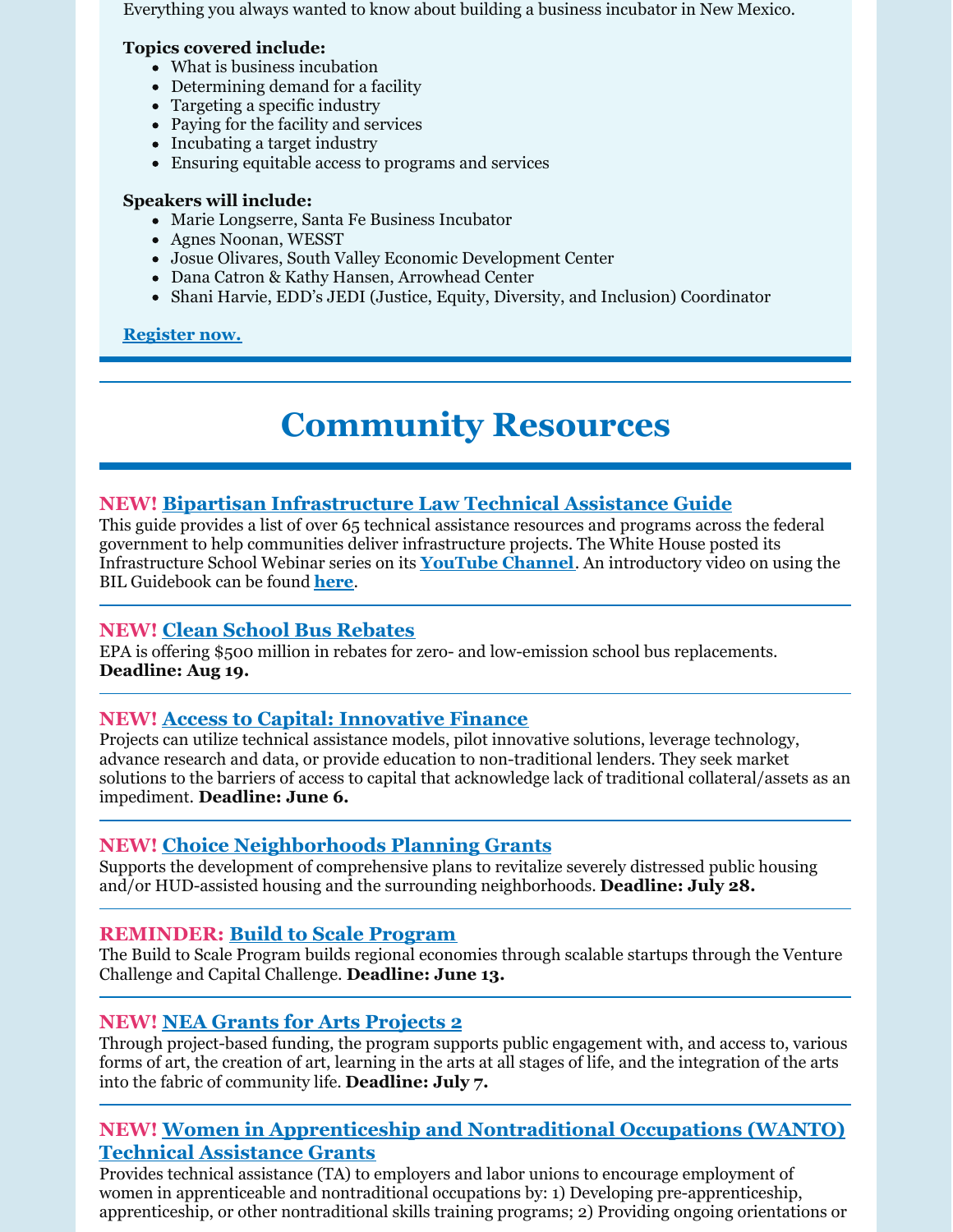other resources for employers, unions, and workers on creating a successful environment for women; and/or 3) Setting up support groups, facilitating networks, and/or providing supportive services for women to improve retention. **Deadline: June 20.**

# **[Emergency](https://www.nrcs.usda.gov/wps/portal/nrcs/main/national/programs/landscape/ewpp/) Watershed Protection Program (EWP)**

The EWP Program allows communities to quickly protect infrastructure and land from additional flooding and soil erosion. EWP does not require a disaster declaration by federal or state government officials for program assistance to begin. The NRCS State Conservationist can declare a local watershed emergency and initiate EWP program assistance in cooperation with an eligible sponsor.

# **Resource Guide to Boost Economic Development in Rural [Communities](https://www.rd.usda.gov/sites/default/files/508F_RD_EDA_JointPlanningResourceGuide.pdf)**

The resource guide outlines programs and services that can be used to advance community and economic development in rural communities through four key focus areas: planning and technical assistance; infrastructure and broadband expansion; entrepreneurship and business assistance; and workforce development and livability.

# **New Mexico Youth Conservation [Opportunities](https://www.grants.gov/web/grants/view-opportunity.html?oppId=339979) on Public Lands**

Provides employment for participants and opportunities to learn about and gain work experience in public lands and natural resources management while promoting long-term interest in public lands stewardship and the BLM. **Deadline: June 2.**

# **Reach [Higher](https://www.reachhighernm.com/) New Mexico**

A one-stop interactive resource to guide students and families through the college-going process. The site allows users to:

- Discover which state scholarship programs they are eligible for
- Find a participating public college or university to attend
- Apply to colleges and universities
- Review frequently asked questions (FAQ) about state scholarship programs
- Understand the process for accessing tuition-free college

# **In Case You Missed It**

#### **Recovery Resources:**

- **SBA PRIME [Program](https://www.prestamosloans.org/sba-prime-program/?msclkid=969f670ad12911ecb68b0ed815ed99d0)**
- **SBA Business [Recovery](https://www.sba.gov/article/2022/may/10/sba-open-business-recovery-center-ruidoso-help-businesses-impacted-wildfires-straight-line-winds) Center in Ruidoso**
- **Employer [Roadmap:](https://www.uschamber.com/workforce/employer-roadmap-childcare-solutions-for-working-parents?utm_campaign=2022 AB Test&utm_medium=email&_hsmi=212015829&_hsenc=p2ANqtz-9pvyVAIrSBm6T5m0m2Nmzr7VE_93qEEcrTK_69AkSAkPN3uQgqWxgmM2MEcgY7ttZmmGxn9CSJ4_Jz4aHd7qkjjdynaaLmOwAgaO83BjuAvvoU18I&utm_content=212015829&utm_source=hs_email) Childcare Solutions for Working Parents**
- **Small Business [Recovery](https://www.nmfinance.com/small-business-recovery-loan-fund-2021/) Loan Fund Deadline: Dec. 31**
- **Building Rural [Economies](https://www.rcac.org/community-economic-development/building-rural-economies/small-business-coaching/) Small Business Coaching Team**

**Business Resources:**

- **Leadership for the Employment and Economic [Advancement](https://www.grants.gov/web/grants/view-opportunity.html?oppId=337722) of People with Disabilities Workforce Innovation and Opportunity Act Policy Development Center** - **Deadline: June 17**
- **Organic Farming Grant [Opportunities](https://nmdeptag.nmsu.edu/new-release/2022/grant-funding-available-for-new-mexico-organic-operations.html#:~:text=LAS CRUCES %E2%80%93 Educational grant opportunities are now,organic producers may apply to receive grant scholarships.)**

#### **Community Resources:**

- **Rural Public Health [Workforce](https://www.grants.gov/web/grants/view-opportunity.html?oppId=339531) Training Network Technical Assistance Program Deadline: June 8**
- **Affordable [Connectivity](https://www.whitehouse.gov/getinternet/?utm_source=www.getinternet.gov) Program**
- **[WaterSMART](https://www.grants.gov/web/grants/view-opportunity.html?oppId=339953) Grants Deadline: July 28**
- **Bureau of Land Management New Mexico Youth Conservation [Opportunities](https://www.grants.gov/web/grants/view-opportunity.html?oppId=339979) on Public Lands** - **Deadline: June 22**
- **The New Mexico Fire Relief [Emergency](https://albuquerquecf.fcsuite.com/erp/donate/create?funit_id=4333) Response Fund**
- **Process and Technology [Improvement](https://www.grants.gov/web/grants/view-opportunity.html?oppId=339808) Grants Deadline: June 27**
- **American Indian and Native Hawaiian Nonprofit [Organization](https://www.grants.gov/web/grants/view-opportunity.html?oppId=335555) Childcare Grant Deadline: June 24**

# **More Upcoming Webinars & Events**